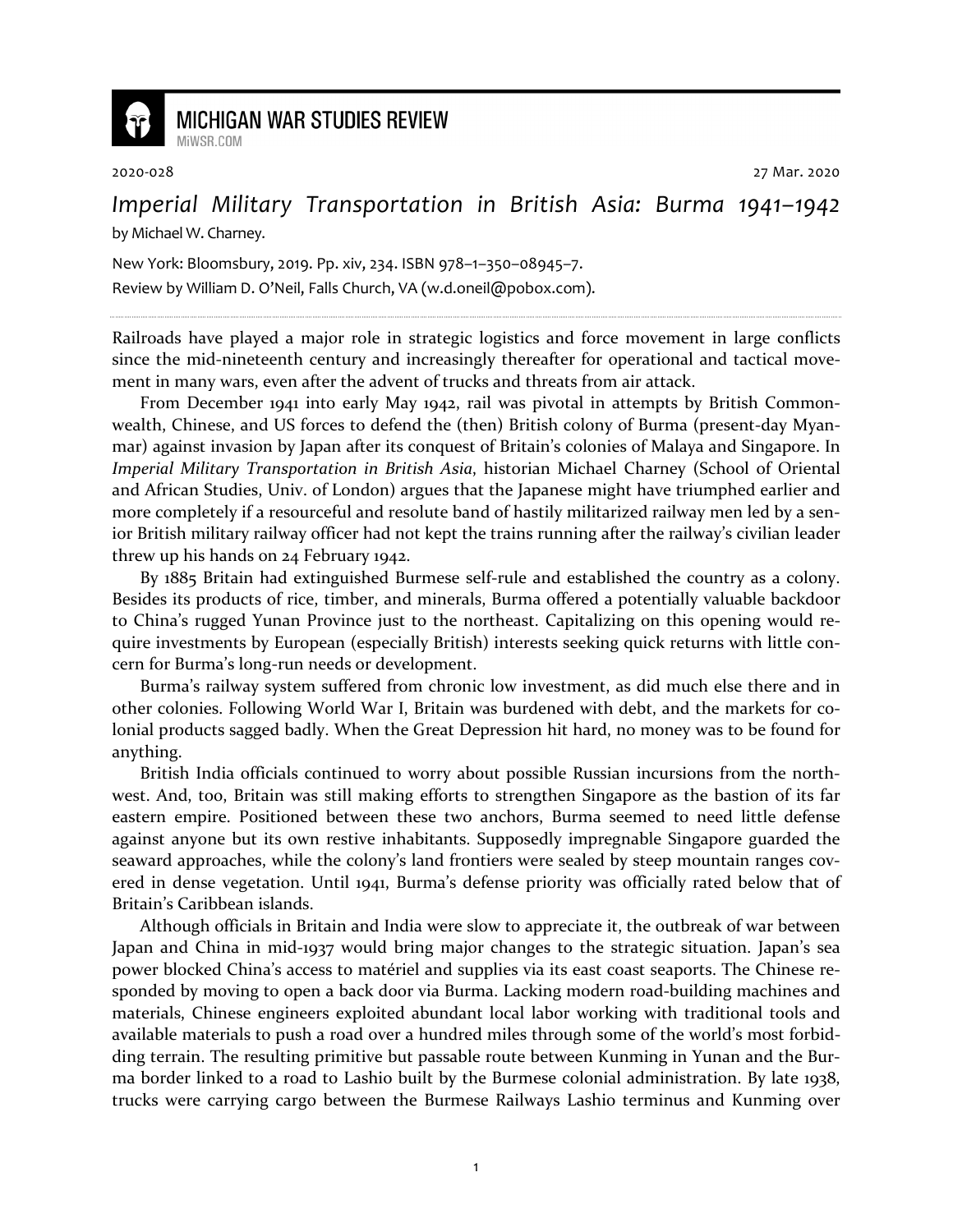what gained fame as the "Burma Road."<sup>1</sup> Mired in a much more difficult struggle than they had envisioned, the Japanese resolved to sever this route which allowed cargoes offloaded at Burma's seaport-capital of Rangoon (present-day Yangon) to be shipped up country to Lashio and thence by road into China's interior.

After putting up token resistance, Thailand had surrendered to and allied with Japan in December 1941, thus avoiding an unwinnable struggle and gaining aid in pursuing its own territorial ambitions. The Japanese used Thai bases to bomb and invade Burma even before Singapore fell in February 1942. The initial invasion began in the far south, where Japanese forces crossed from Thailand. The war began in earnest with Japan's bombing of Rangoon in December 1941. These attacks killed or injured thousands of civilians; huge numbers of workers fled the city, paralyzing most economic activity, including that of the railways. Advancing rapidly from the south, Japanese troops cut off and finally captured the city.

Nothing substantial had been done to put Burma on a war footing prior to the Japanese attacks. Finally, in January 1942, with everything collapsing for want of labor, the colony's Chief Railway Commissioner (CRC) proposed militarizing the Burma Railways (BR) under his direction. But even then the colony's administration resisted such a move.

On 17 January, a military Director of Transportation (DoT) was at last decreed, with Col. Francis John Biddulph (1896–c. 1977), Royal Engineers, in charge. It took him several weeks to reach his new post; in the meantime, the organization began operations under a subordinate officer. Or at least attempted to do so against the colonial administration's dogged opposition. The CRC, preferring to head a militarized BR in a general's uniform, was loath to hand it over to outsiders. All was for the best in this best of all possible railways, or at least as good as could be, he assured the DoT.

Colonel Biddulph arrived on 27 January. Though one of Britain's great experts on railroading in wartime and a former commandant of the Royal Engineers' main railroad training center at Longmoor, he fully acknowledged the critical importance of understanding the local situation and planned to rely on the BR people for it. Impossible, the CRC insisted: only someone with Local Knowledge would do, and hang the military expertise. Biddulph tried to coax the civilians to cooperate and allow him to do his job while the civilian railway's operations were collapsing in the south in the face of the Japanese advance and coming to a halt under bombing in Rangoon. On 24 February 1942, the CRC, William H. Chance, determined that the end had come:

In the midst of a campaign in which the defenders would clearly have to depend on the BR, he declared, "the railways are finished and not another train can run." The railways south of Toungoo had ceased to operate, except for several suburban and local trains run by officers and subordinate staff in the dock areas of Rangoon, as all staff had been evacuated or fled…. Chance's disposition was probably reinforced by the fact that on 24–25 February the Japanese renewed an intensive air assault on Rangoon with 150 bombers and fighters, which, along with the military reversals …, encouraged the image that the Burma defence was now playing its end-game. (79–80)

This would have meant immediate and complete calamity: in a land with scarcely any motor transport, the army would need constant support by rail. Finally, facing prompt death or captivity for themselves and every non-native in the colony, the authorities allowed Biddulph to take over and militarize just the southern portion of the BR, leaving the rest to civil administration.

<sup>1.</sup> See Patrick Fitzgerald, "The Yunnan-Burma Road," *Geographical Journal* 95 (1940) 161–71, and Pei-ying Tan, *The Building of the Burma Road* (NY: Whittlesey House, 1945).